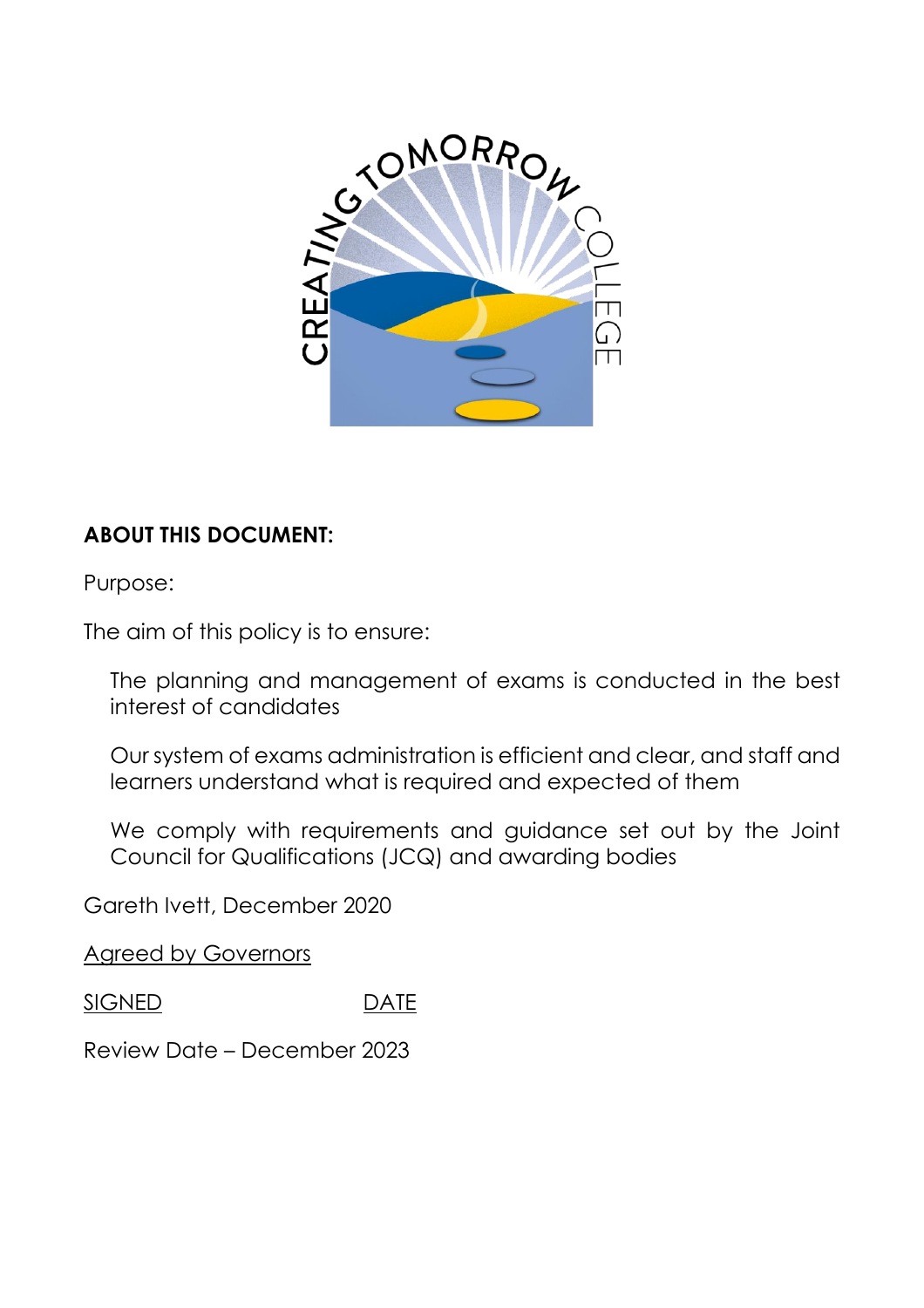# **Contents**

## <span id="page-1-0"></span>1. Introduction and aims

Our college is committed to ensuring that exams are managed and administered effectively.

The aim of this policy is to ensure:

- > The planning and management of exams is conducted in the best interest of candidates
- > Our system of exams administration is efficient and clear, and staff and learners understand what is required and expected of them
- > We comply with requirements and guidance set out by the Joint Council for Qualifications (JCQ) and awarding bodies

### <span id="page-1-1"></span>2. Roles and responsibilities

#### 2.1 Everyone

Everyone involved in our exam processes, including staff and learners, must read, understand and implement this policy.

#### 2.2 Head of centre

The head of centre: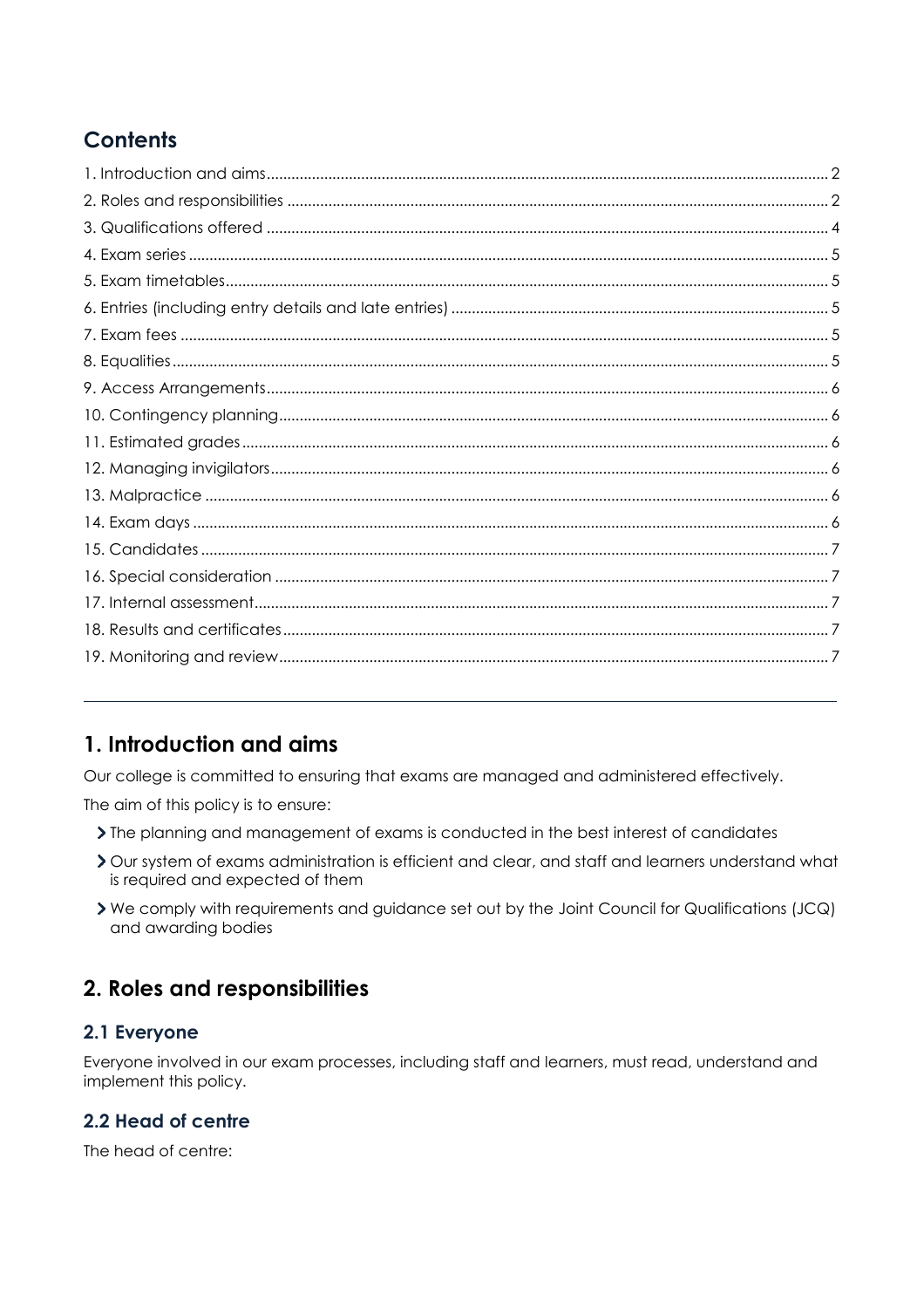- Has overall responsibility for the college as an exams centre
- Is responsible for ensuring that all suspected or actual incidents of malpractice are reported, in line with the JCQ guidance on [suspected malpractice in examinations and assessments](https://www.jcq.org.uk/exams-office/malpractice/suspected-malpractice-in-examinations-and-assessments-2018-19)

Our head of centre is Carole Wilson-Frizzell

#### **2.3 Exams officer**

The exams officer is responsible for the administration of exams. They:

- Manage the administration of internal and/or external exams
- Advise the senior leadership team, subject and class tutors, and other relevant support staff on annual exams timetables and procedures as set by awarding bodies
- Oversee the production and distribution of an annual calendar for all exams in which candidates will be involved, and communicate regularly with staff about imminent deadlines and events. This calendar must be provided to all staff and candidates
- Ensure that candidates and their parents are informed of, and understand, aspects of the exams timetable that will affect them
- Check with teaching staff that the necessary coursework and/or controlled assessments are completed on time and in accordance with JCQ guidelines
- Provide and confirm detailed data on estimated entries
- Maintain systems and processes to support the timely entry of candidates for their exams
- Receive, check and securely store all exam papers and completed scripts, and ensure that scripts are dispatched as per the guidelines
- Administer access arrangements and make applications for special consideration following the regulations in the JCQ [guidance on the special consideration process](https://www.jcq.org.uk/exams-office/access-arrangements-and-special-consideration/regulations-and-guidance/a-guide-to-the-special-consideration-process-2018-2019)
- I dentify and manage exam timetable clashes
- Account for income and expenditures relating to all exam costs/charges
- Line manage the senior exams invigilator in organising the recruitment, training, and monitoring of a team of exams invigilators responsible for the conduct of exams
- Ensure candidates' coursework/controlled assessment marks are submitted correctly and on schedule, along with any other material required by the awarding bodies
- Track, dispatch and store returned coursework/controlled assessments
- Arrange for dissemination of exam results and certificates to candidates, and forward, in consultation with the SLT, any post-results service requests
- Report all suspected or actual incidents of malpractice, in line with the JCQ guidance on suspected malpractice in examinations and assessments
- Advise on appeals and re-marks

Our exams officer is Ben Childs.

#### **2.3 College tutor**

College tutor is responsible for:

- Advising the exams officer of any changes to syllabus or assessment details for their subjects
- Advising the exams officer of entries for their subjects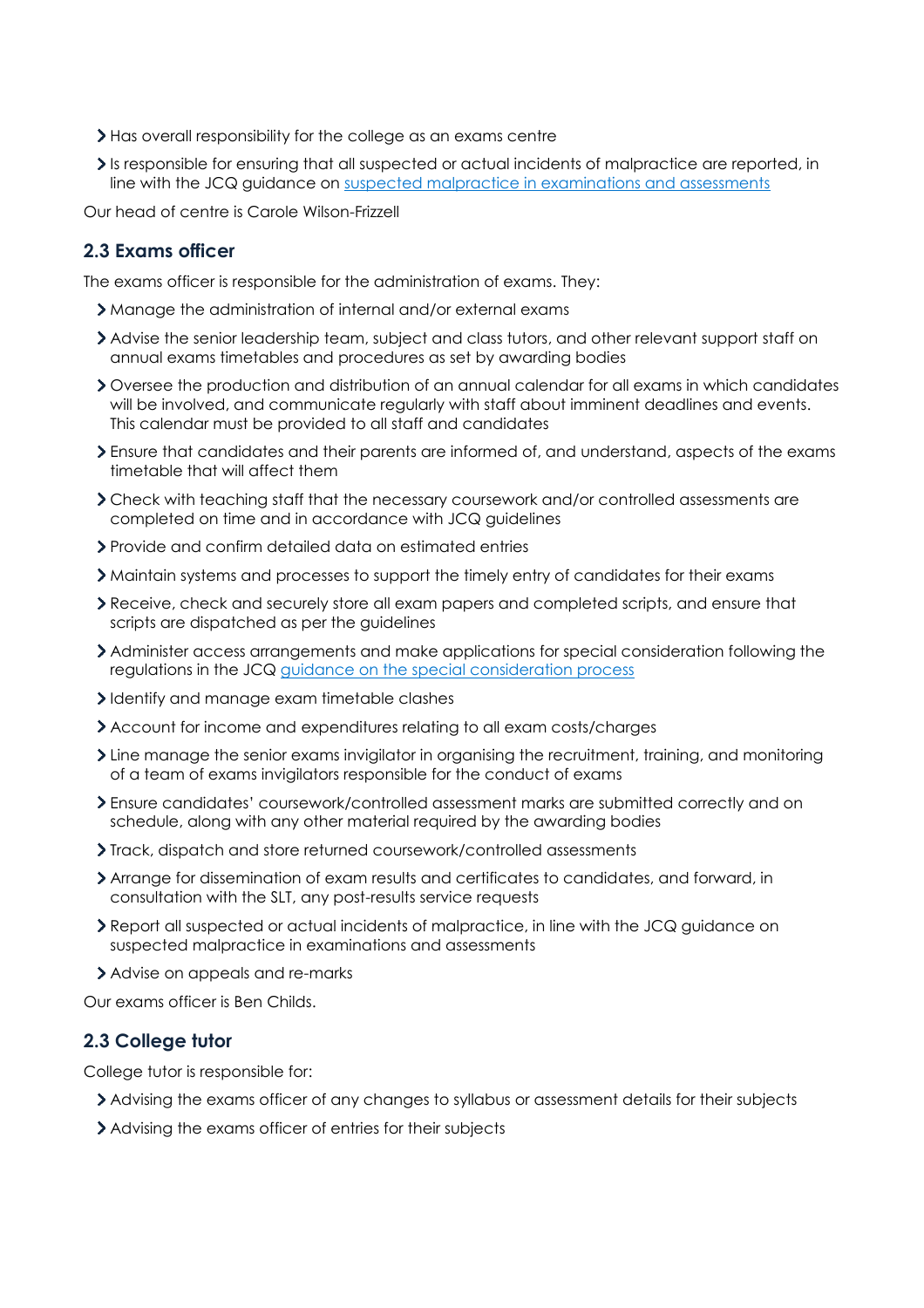- Guidance and pastoral care for candidates who are unsure about exams entries or amendments to entries
- Accurately completing entry and mark sheets, and adhering to deadlines as set by the exams officer
- Accurately completing coursework/controlled assessment mark sheets and declaration sheets
- Decisions on post-results procedures
- Supplying information about entries, coursework and controlled assessments as required by the head of phase and/or the exams officer
- Identifying and testing candidates' requirements for access arrangements and notifying the exams officer in good time so that they can put exam day arrangements in place
- Processing any necessary applications in order to 3 approval (if required)
- Working with the exams officer to provide the access arrangements required by candidates in exam rooms

#### **2.4 Lead invigilator(s)**

The lead invigilator(s) are responsible for:

- Assisting the exams officer to run exams efficiently, according to JCQ regulations
- Collecting exam papers and other material from the exams office before the start of the exam
- Collecting all exam papers in the correct order at the end of the exam and ensuring they're returned to the exams office

#### **2.5 Candidates**

Candidates are responsible for:

- Confirming and signing entries
- Understanding coursework/controlled assessment regulations, and signing a declaration that confirms the coursework to be their own
- Ensuring they conduct themselves in all exams according to the JCQ regulations

#### <span id="page-3-0"></span>**3. Qualifications offered**

The Director of College, alongside the Tutor decides the qualifications we offer.

We offer the following types of qualifications:

- Functional Skills in English, Maths and ICT
- > Duke of Edinburgh
- > Princes Trust
- **> OCR Life & Living Skills**

Decisions on whether a candidate should be entered for a particular subject will be taken by the Tutor in consultation with the Director of College.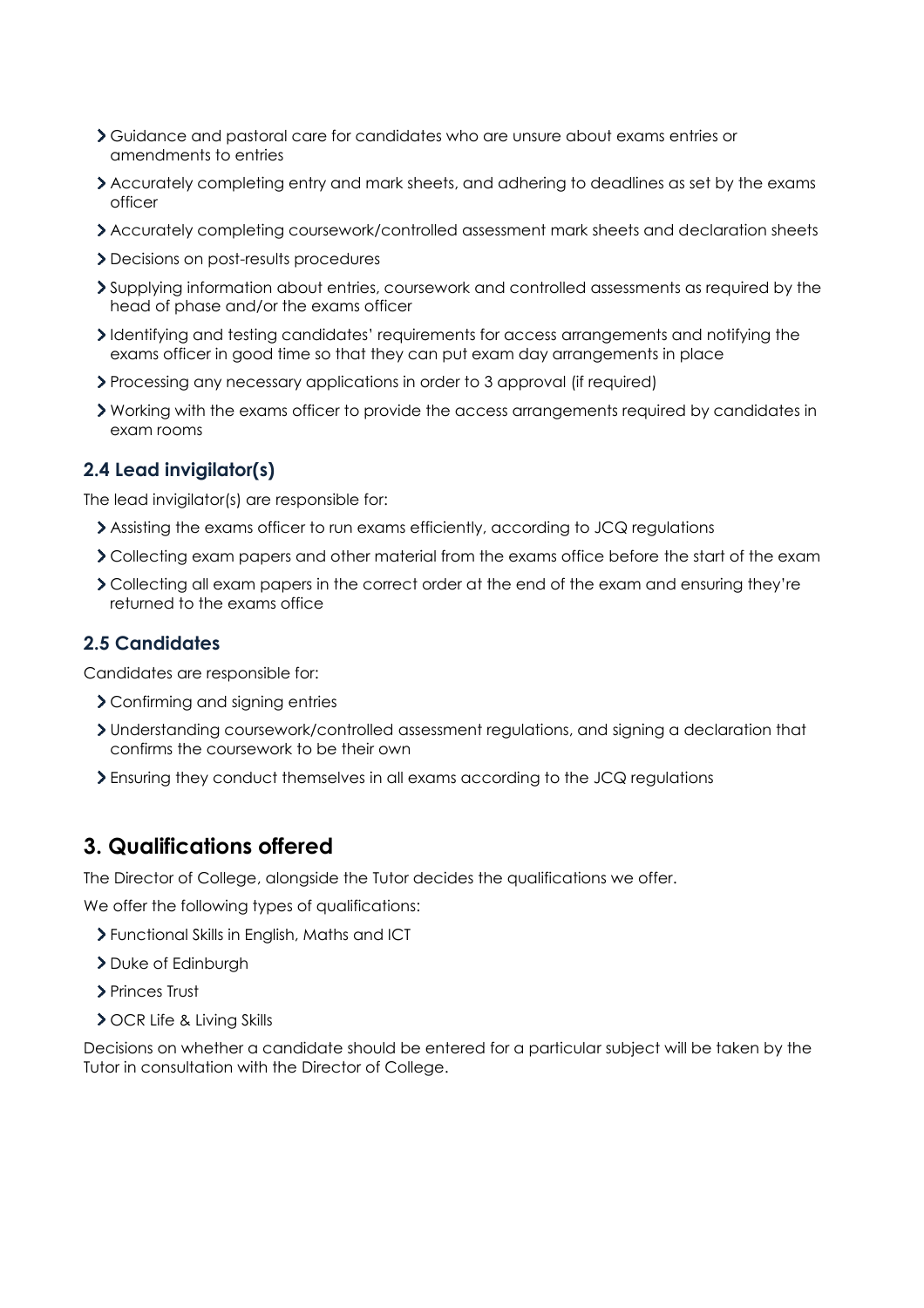### <span id="page-4-0"></span>**4. Exam series**

Functional Skills exams are completed on-demand when learners are ready for them, this can be at any point in the year, in line with the exam boards schedule.

The Director of College will decide when exams are sat in consultation with the phase leaders and class teachers.

## <span id="page-4-1"></span>**5. Exam timetables**

Once confirmed, the exams officer will circulate the times of exams to staff, learners and parents.

## <span id="page-4-2"></span>**6. Entries (including entry details and late entries)**

Candidates or parents/carers cannot request subject entry, change of level or withdrawal.

We do not accept entries from private candidates.

We do not act as an exams centre for other organisations.

Entry deadlines are circulated to heads of phase leaders via meetings.

Heads of phase will provide estimated entry information to the exams officer to meet JCQ and awarding body deadlines.

#### **6.1 Re-sits**

We allow re-sits for the following types of qualifications:

Functional skills

Re-sit decisions will be made by the Assistant Head teacher for secondary in consultation with phase leaders

## <span id="page-4-3"></span>**7. Exam fees**

Candidates or departments will not be charged for changes of tier, withdrawals made by the proper procedures or alterations arising from administrative processes, provided these are made within the time allowed by the awarding bodies.

The exams officer will publish the deadline for actions well in advance of each exams series.

Learners will not be charged for entry to the exams that the college offer.

## <span id="page-4-4"></span>**8. Equalities**

All our staff must ensure that they meet the requirements of any equality legislation.

We will comply with the legislation, including making reasonable adjustments to the service that we provide to candidates in accordance with the requirements defined by the legislation, awarding bodies, and JCQ. This is the responsibility of the Director of College.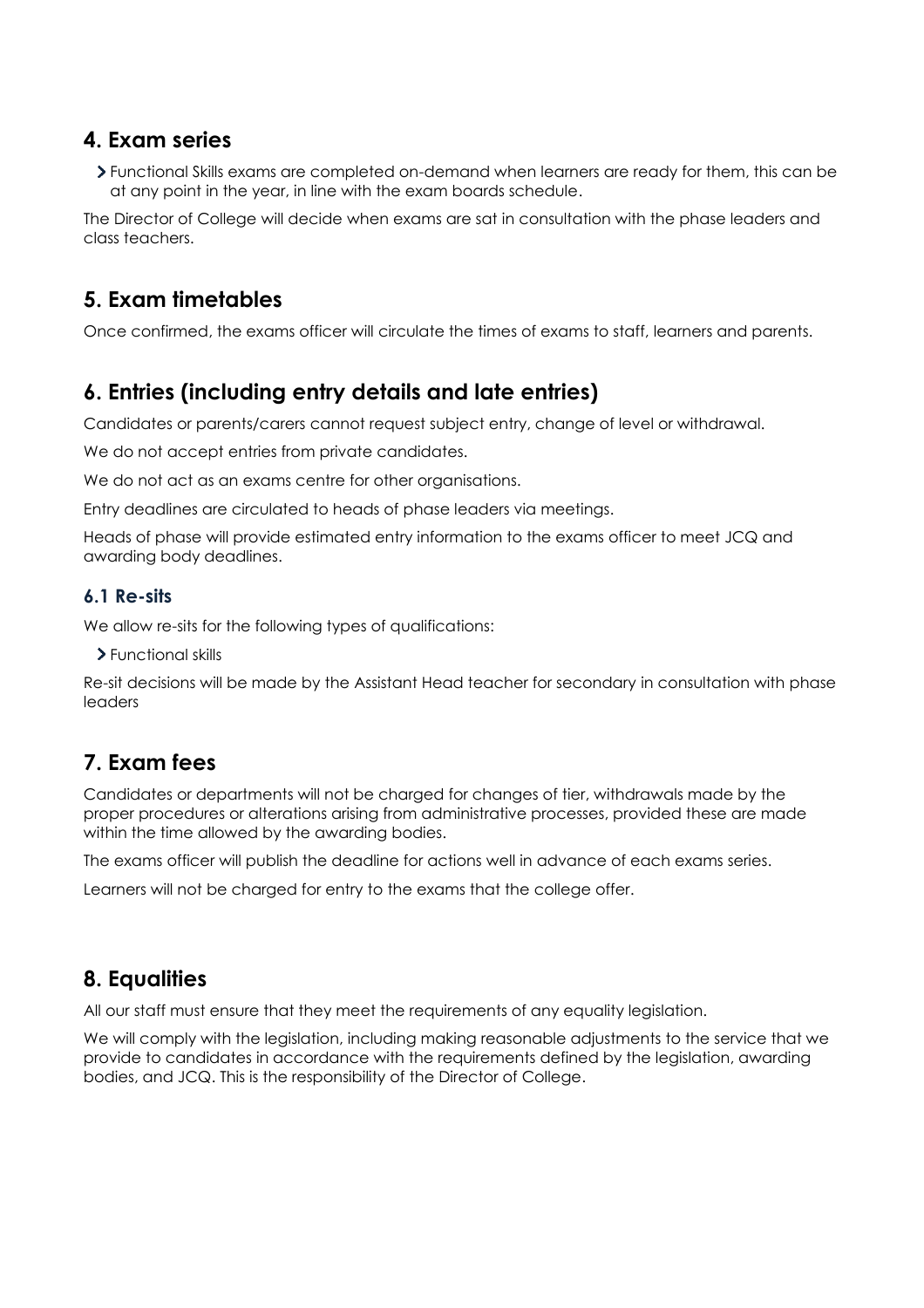## <span id="page-5-0"></span>**9. Access Arrangements**

All of our candidates have an Education and Health Care Plan (EHCP) which outlines their level of need. The exams officer will work with the phase leader and class teachers to decide on the special arrangements each individual candidate needs in line with the exam board policy.

Ensuring there is appropriate evidence for a candidate's access arrangement is the responsibility of the class teacher

Room arrangements for candidates using access arrangements will be organised by the tutor.

Invigilation and support for candidates using access arrangements, as defined in the [JCQ access](https://www.jcq.org.uk/exams-office/access-arrangements-and-special-consideration/regulations-and-guidance/access-arrangements-and-reasonable-adjustments-booklet)  [arrangements regulations,](https://www.jcq.org.uk/exams-office/access-arrangements-and-special-consideration/regulations-and-guidance/access-arrangements-and-reasonable-adjustments-booklet) will be organised by the Director of College

## <span id="page-5-1"></span>**10. Contingency planning**

Contingency planning for exams administration is the responsibility of the Director of College.

Contingency plans are available via meetings and the shared drive and are in line with the [guidance provided by Ofqual,](https://www.gov.uk/government/publications/exam-system-contingency-plan-england-wales-and-northern-ireland/what-schools-and-colleges-should-do-if-exams-or-other-assessments-are-seriously-disrupted) [JCQ](https://www.jcq.org.uk/exams-office/general-regulations/notice-to-centres--exam-contingency-plan) and awarding organisations.

### <span id="page-5-2"></span>**11. Estimated grades**

The college tutor is responsible for submitting estimated grades to the exams officer when requested.

### <span id="page-5-3"></span>**12. Managing invigilators**

External staff will not be used to invigilate examinations.

All staff who are asked to invigilate an examination will receive appropriate guidance.

## <span id="page-5-4"></span>**13. Malpractice**

The Strategic Lead for the College, in consultation with the exams officer is responsible for ensuring that suspected malpractice is thoroughly investigated.

## <span id="page-5-5"></span>**14. Exam days**

The exams officer will:

- Book all exam rooms (after liaising with other relevant users)
- Make question papers, exam stationary and materials available for the invigilator

The invigilators will start and finish all exams in accordance with [JCQ guidelines.](https://www.jcq.org.uk/exams-office/ice---instructions-for-conducting-examinations)

Subject staff may be present at the start of the exam to assist with identification of candidates. Any staff present must be in accordance with the rules defined by JCQ concerning who is allowed in the exam room and what they can do.

In practical exams, the tutor's availability will be in accordance with JCQ quidelines.

Exam papers must not be read by tutors or removed from the exam room before the end of a session.

After an exam, the exams officer will arrange for the safe dispatch of completed exam scripts to awarding bodies, working in conjunction with college support staff.